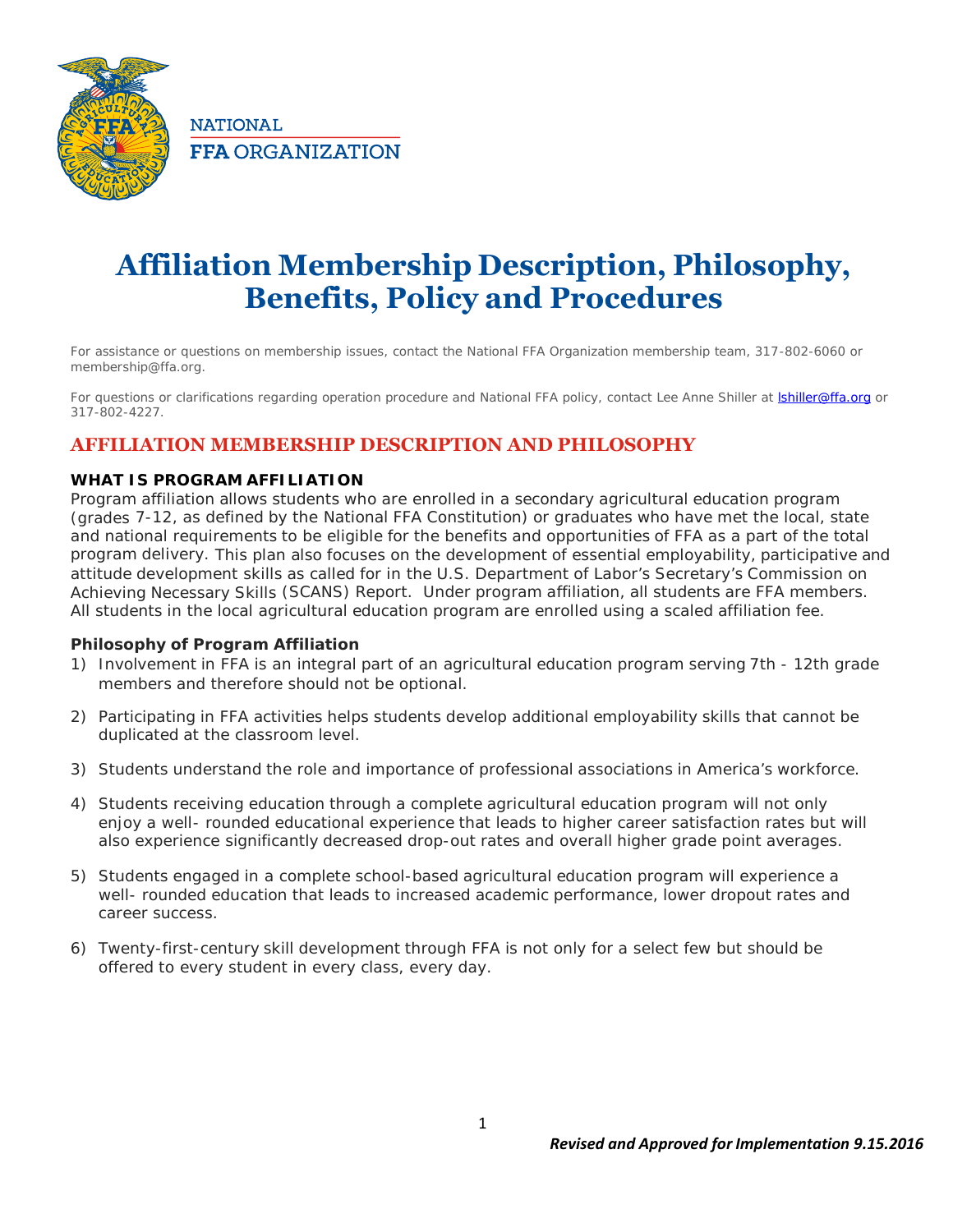### **WHAT ARE THE BENEFITS OF PROGRAM AFFILIATION?**

Click here to access Frequently Asked Questions on program affiliation:

- 1) **Eliminate dues collection.** One fee covers all students in the agricultural education program. Please note that the affiliation fee is designed to eliminate all individual dues at the local, state and national levels. As a part of this program, local, state or national dues may not be collected.
	- a) Other fees may be collected by the school under curriculum or activity fees in accordance with local or state policy.
	- b) Local school administration may elect to include affiliation fee as part of annual operational budget, paying affiliation fees like they do other participation based fees, i.e., Interscholastic Athletic Association fees.
	- c) Local FFA Alumni or booster clubs can pay affiliation fees on behalf of the chapter.
	- d) Local Alumni or chapter advisor can secure local sponsors to cover affiliation fees.
	- e) Local chapter can incorporate affiliation fee into annual budget and fund raising schedule.
- 2) **Save time.** Saves time in persuading students to join, collecting of individual dues, writing receipts and handling money from members. This is a waste of many hours of valuable class time that could be spent working to engage students.
- 3) **FFA is integral.** Repositions FFA as an integral part of agricultural education in the classroom and helps remove the "club" connotation. Every student is a member, providing the teacher the option to engage all students in the school based agricultural education, 3 component model.
- 4) **No money changes hands.** Eliminates handling money several times by teachers, students and everyone involved in the process.
- 5) **Easy to budget.** Allows the ability to budget the affiliation fee in advance for local programs and states.
- 6) **Missing students.** If a teacher, state staff or national staff member discovers that a student has accidentally been left off a roster, that student can be added at any time without having to pay additional fees, as long as adding that student does not push the total membership number to the next scale of fee structure. This is beneficial to students applying for scholarships, awards and the American FFA Degree.
- 7) **Meets national standards.** Automatically makes the program exemplary in Standard 3: Leadership Development, Quality Indicator #1 of the National Quality Program Standards (NQPS) for Agricultural Education approved by the National Council of Agricultural Education. For a copy of NQPS click here.
- 8) **Potential State-Specific Benefits:**
	- a) Ability to collect fees sooner due to earlier billing process.
	- b) More accurate accounting of all students enrolled in agricultural education at local and state levels.
	- c) Provides access to FFA activities, awards and programming to all enrolled agricultural education students regardless of socioeconomic situations.
	- d) Increased membership numbers resulting in the following:
		- i) Increased potential with sponsors as we serve more students.
		- ii) Increased numbers of students who are available to participate in FFA activities, awards and recognition programs.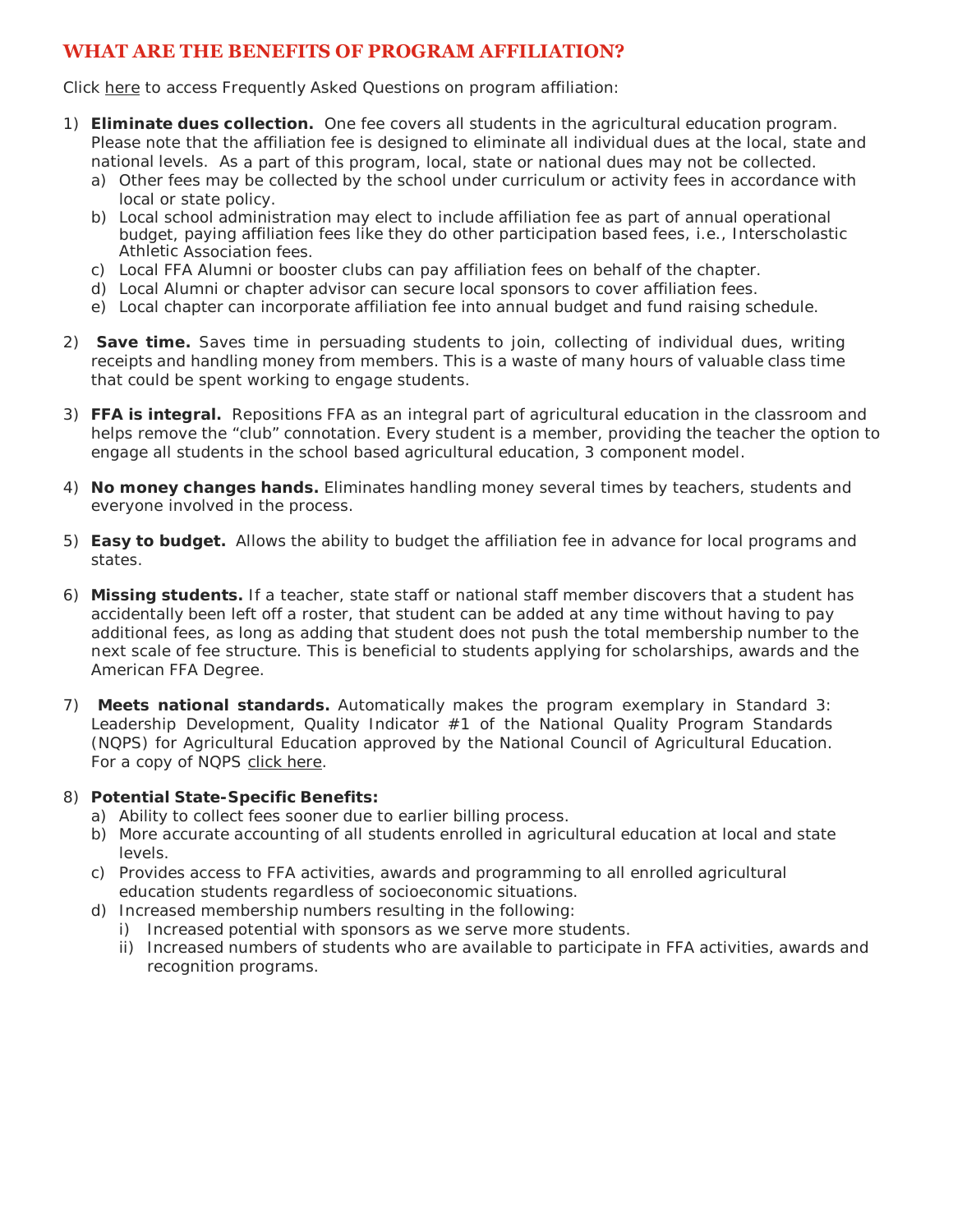- 9) **Benefits – 100 Percent Affiliated State Association:**
	- a) Waiver of penalty fees for programs with missing membership verifications (American FFA Degree, CDE, etc.).
	- b) Waive the CDE/agriscience certification fee.
	- c) Waive the band/chorus/talent certification fee.
	- d) Special promotional e-newsletter emailed to highlight benefits and promising practices to affiliate programs.
	- e) Special pricing on FFA merchandise as identified by the FFA Merchandise Team annually.
	- f) A discount on total Washington Leadership Conference Registration costs.
		- i) Discount will only apply to member registrations.
		- ii) Registrations must be submitted through the online registration system by state leadership and invoiced to the state association.
		- iii) To qualify for discounts; state associations must be in good standing with no outstanding invoices at the time registration is submitted.
		- iv) Discount percentages will be determined annually by FFA program staff.
		- v) The discount does not apply to WLC bus groups, advisor, guest or room only registrations.
	- g) A discount on total registration cost for National FFA Convention & Expo registrations completed by and invoiced directly to the state association. To earn discounts, state associations must be in good standing with no outstanding invoices at the time registration is submitted. Discount percentages will be determined annually by FFA program staff.
- 10) **Benefits – Affiliated Chapters:**
	- a) Waiver of penalty fees for programs with missing membership verifications (American FFA Degree, CDE, etc.).
	- b) Waive the CDE/agriscience certification fee.
	- c) Waive the band/chorus/talent certification fee.
	- d) Special promotional e-newsletter emailed to highlight benefits and promising practices to affiliate programs.
	- e) Special pricing on FFA merchandise as identified by the FFA Merchandise Team annually.
	- f) A discount on total Washington Leadership Conference registration costs.
		- i) Discount will only apply to member registrations submitted by local chapter advisor.
		- ii) Registrations must be submitted through the online registration system by a local advisor and invoiced to the chapter account.
		- iii) To qualify for discounts; chapter must be in good standing with no outstanding invoices at the time registration is submitted.
		- iv) Discount percentages will be determined annually by FFA program staff.
		- v) The discount does not apply to WLC bus groups, advisor, guest or room only registrations.
	- g) A discount on totalregistration cost for National FFA Convention & Expo registrations completed by and invoiced directly to the affiliated chapter. To earn discounts, the chapter must be in good standing with no outstanding invoices at the time registration is submitted. Discount percentages will be determined annually by FFA program staff.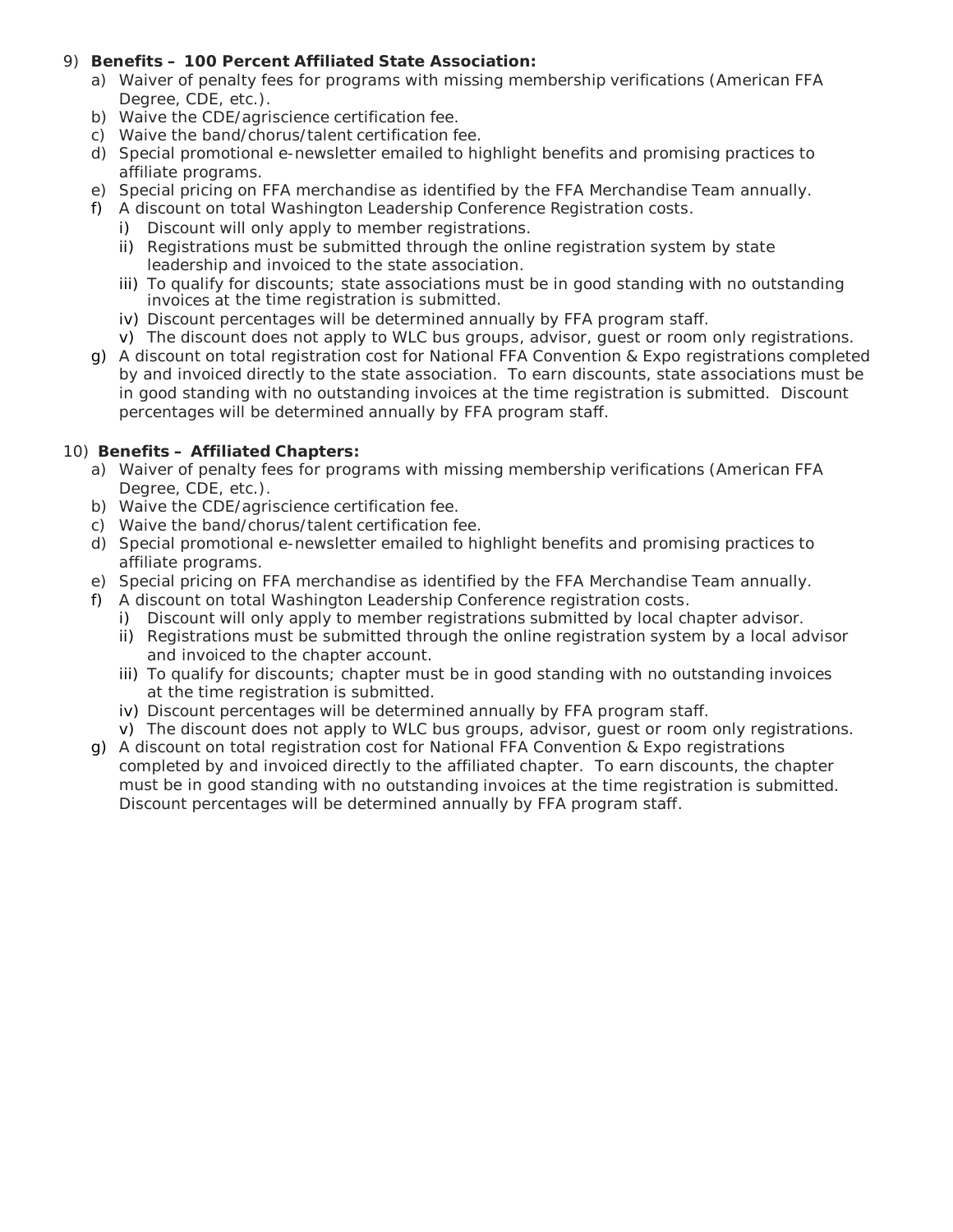### **FFA PROGRAM AFFILIATION FEE OPERATING POLICIES AND PROCEDURES**

1) Annually by August  $31<sup>st</sup>$ , states must select one of three fees/dues options for the following membership year. The options are, 100 percent state affiliation paying affiliation fees, 100 percent traditional dues paying, or a combination of both. If a state is 100% affiliated, the state can choose to either charge their own affiliation fees, or charge no fees to chapters. If a state offers chapters the choice to be either an affiliated chapter or a traditional dues paying chapter, the state will need to determine if it will charge affiliation fees for an affiliated chapter and dues for a traditional dues paying chapter or charge no fees or dues.

The program is a fees/fees program, or a dues/dues program. Meaning, if you are an affiliated state, then those chapters that are affiliated pay fees and if the state also charges a fee it is an affiliation fee and a fee schedule needs to be completed. If it charges dues per member, then the dues per member schedule needs to be completed. The affiliation fee schedule and the dues per member schedule need to be completed on the state profile in the "Association Program Data" section on the "Dues/Fees" tab. (see example below)

- Membership Dues **Effective Membership Year Allow Multi Year Membership** v ◡ 2016-2017  $V_{\text{DE}}$ **National Membership Dues State Membership Dues** Membership Type Amount Membership Type Amount Dhe Year  $$700$ One Year  $s$  s do \$20.50 Three Year Three Year  $$ 0.00$ Four Year \$27.50 Four Year  $s|0.00$ Update Cancel
- State does not allow chapter affiliation *(if checked only show "Membership Dues Schedule")*  $\pm$

- State is 100% affiliated *(if checked show "National Affiliation Fees Schedule")*
	- State does not charge chapters a fee or will invoice chapters separately *(show only "National Affiliation Fees Schedule", there is no "State Affiliation Fee Schedule")*
	- Use national ranges to build state affiliation fees schedule *(duplicate "National Fees Schedule" in "State Fees Schedule")*
	- Use custom ranges to build affiliation fees schedule *(insert option to build custom table)*
		- Use the last tier of the table as the maximum amount charged  $\frac{1}{2}$  .  $\frac{1}{2}$
		- $\sim$ calculate fee based on national calculation (show example)
- State allows chapters to be either an affiliated chapter or a traditional dues/member chapter *(if*  $\sim$ *checked show both the "Membership Dues Schedule" and the "National Affiliation Fees Schedule")*
	- $\sim$ State does not charge chapters a fee or will invoice chapters separately *(show only "National Affiliation Fees Schedule", there is no State Affiliation Fee Schedule)*
	- Use national ranges to build state affiliation fee schedule *(duplicate "National Fees Schedule" in "State Fees Schedule")*
	- Use custom ranges to build affiliation fee schedule *(insert option to build custom table)*
		- $\Box$  Use the last tier of the table as the maximum amount charged or calculate fee based on national calculation (show example)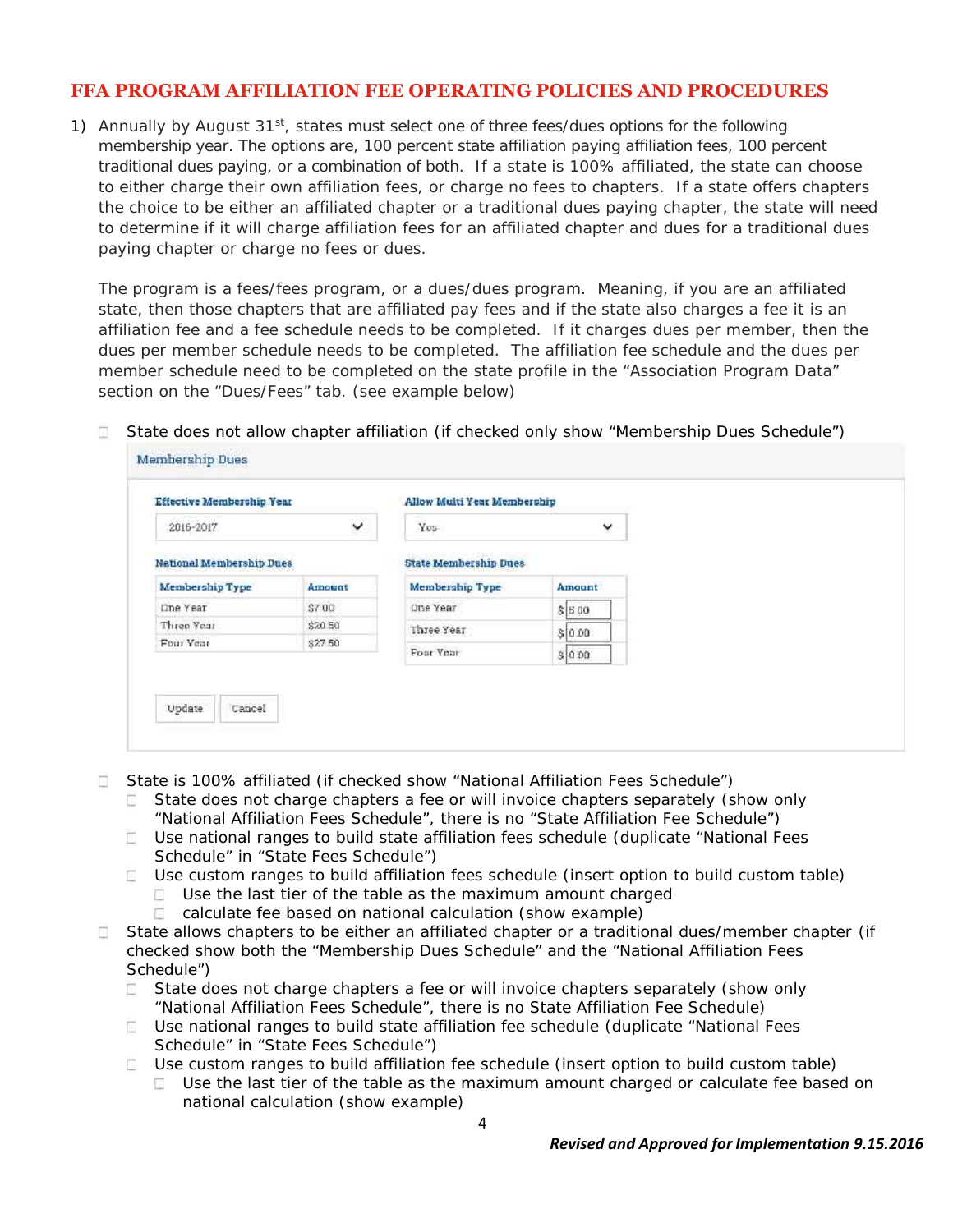### Affiliation Fee Schedule

#### **Effective Membership Year**

2016-2017

#### **National Affiliation Fee Schedule**

| <b>Minimum Quantity</b> | <b>Maximum Quantity</b> | <b>Fee Amount</b> |
|-------------------------|-------------------------|-------------------|
| ï                       | 25                      | \$150.00          |
| 26                      | 35                      | \$210.00          |
| 36                      | 50                      | \$285.00          |
| 51                      | 75                      | \$405.00          |
| 76                      | 100                     | \$540.00          |
| 101                     | 125                     | \$675.00          |
| 126                     | 150                     | \$805.00          |
| 161                     | 175                     | \$935.00          |
| 176                     | 200                     | \$1,065.00        |
| 201                     | 225                     | \$1,200.00        |
| 226                     | 280                     | \$1,326.00        |
| 251                     | 275                     | \$1,450.00        |
| 276                     | 300                     | \$1,575.00        |
| 301                     | 325                     | \$1,700.00        |
| 326                     | 350                     | \$1,830.00        |
| 351                     | 375                     | \$1,950.00        |
| 376                     | 400                     | \$2,080.00        |
| 401                     | 425                     | \$2,200.00        |
| 426                     | 450                     | \$2,330.00        |
| 451                     | 475                     | \$2,450.00        |
| 476                     | 500                     | \$2,580.00        |
| 501                     | 525                     | \$2,710.00        |
| 526                     | 550                     | \$2,830.00        |
| 561                     | 575                     | \$2,960.00        |
| 576                     | 600                     | \$3,090.00        |
| 601                     | 625                     | \$3,210.00        |
| 626                     | 650                     | \$3.340.00        |
| ät1                     | 678                     | \$3,450.00        |
| 676                     | 7001                    | \$3,590.00        |
| 701                     | 725                     | \$3,720.00        |
| 725                     | 750                     | \$3,840.00        |
| 751                     | 775                     | \$3,960.00        |
| 776                     | 800                     | \$4,090.00        |
| 301                     | $825^{\circ}$           | \$4,210.00        |
| 825                     | 850                     | \$4,330.00        |
| 851                     | 875                     | \$4,450.00        |
| 87G                     | E09                     | \$4,580.00        |
| 901                     | 925                     | \$4,700.00        |
| 926                     | 950                     | \$4,820.00        |
| 951                     | 975.                    | \$4,940.00        |
| 976                     | 100D                    | \$5,050.00        |

 $\check{ }$ 

#### **State Affiliation Fee Schedule**

| <b>Minimum Quantity</b> | <b>Maximum Quantity</b> | Fee Amount |
|-------------------------|-------------------------|------------|
| Ï                       | $25 -$                  | \$188.00   |
| 26                      | 35                      | \$1263.00  |
| 36                      | 50                      | \$ 375.00  |
| 缸                       | 75                      | \$1563.00  |
| 76                      | 300                     | \$750.00   |
| 101                     | 125                     | \$ 938.00  |
| 126                     | 150                     | \$ 1125.00 |
| 151                     | 175                     | \$ 1313.00 |
| 176                     | 200                     | \$1500.00  |
| 201                     | 225                     | \$ 1688.00 |
| 226                     | 250                     | \$1875.00  |
| 251                     | 275                     | \$12063.00 |
| 276                     | 300                     | \$ 2250.00 |
| 301                     | 325                     | \$ 2438.00 |
| 326                     | 350                     | \$ 2625.00 |
| 351                     | 375                     | \$ 2813.00 |
| 376                     | 400                     | \$13000.00 |
| 401                     | 33168                   | \$13000.00 |

 $\operatorname{\mathsf{Add}}$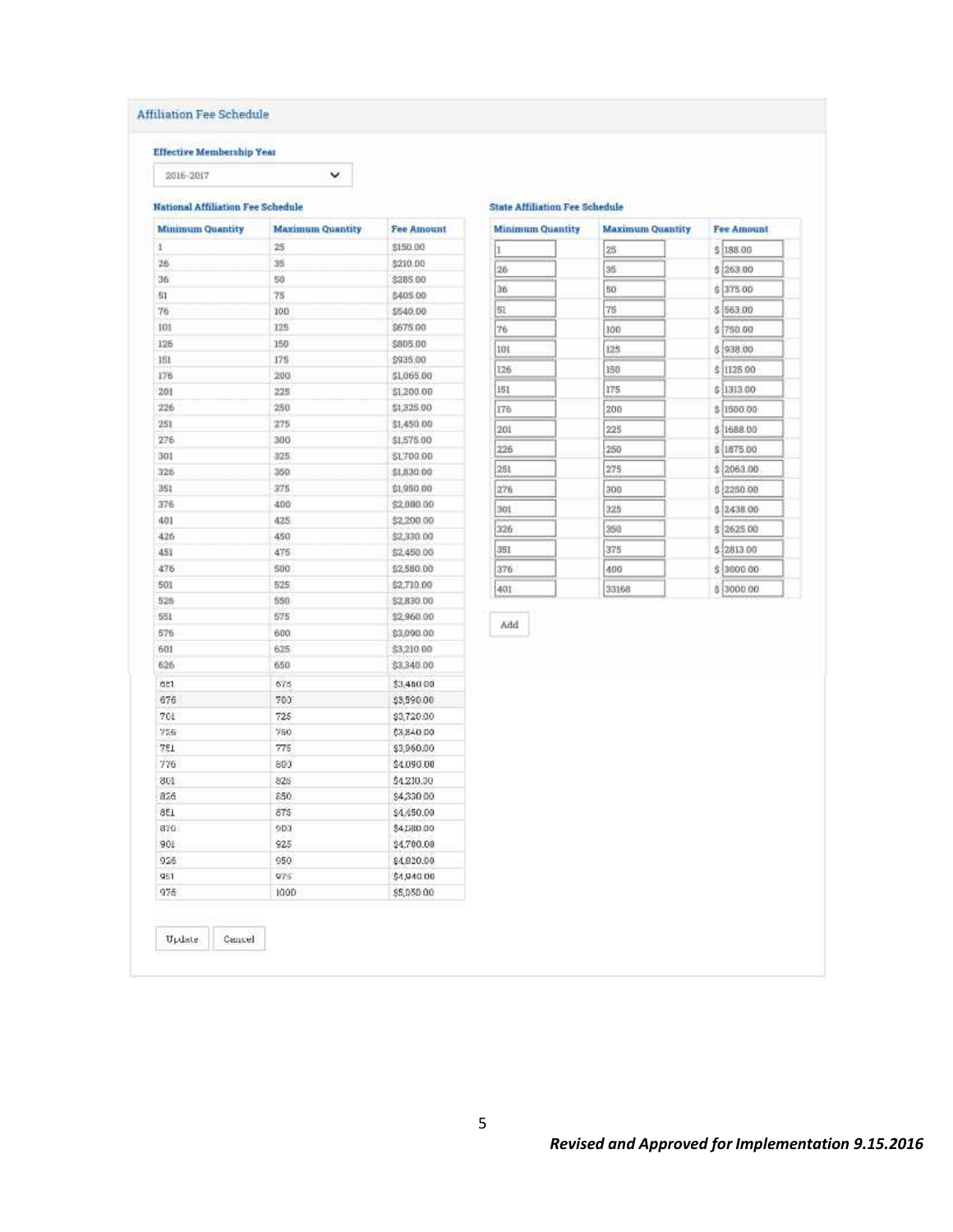2) No dues should be collected from individual students in programs participating in the affiliation fee program. Alternative funding sources must be used to pay the affiliation fee so all agricultural education students have opportunities in FFA as a part of the school based agricultural education model. See the Frequently Asked Questions document.

- 3) States must approve all chapter requests to be affiliated by **November 15** annually. This is to ensure correct invoicing is completed and resolve other possible issues. **No changes can be made after the November 15 deadline**.
- 4) **Program affiliation fees are for the prior membership year.** If prior to invoicing, you have added members to the prior year's membership roster those members will be included in the total for that year. Membership for the prior year is calculated on the day invoicing occurs. If at any time you need to see the membership number go to the "Association Student/Member Data" section of your state profile. Displayed on this screen is the membership number as of the prior evening's national invoicing. The same information is available to chapters on their profile.

**Affiliation fees are based on the agricultural education enrollment** of the **local school** where the local FFA chapter is established.

**Affiliated chapters will submit roster(s)** with required information. This information will be gathered in accordance with current state FFA membership processes.

**The affiliation roster will include** all national and state required data. National required data includes the unduplicated legal name of the student, mailing address, grade, graduation year and graduation month for seniors, and states may require gender, ethnicity, race and/or email, of the following:

- a) All **secondary school students** (grades 7-12 as defined by the National FFA Constitution) enrolled in all agricultural education classes offered by the school and/or other eligible students for active FFA membership. See National Constitution Article V, Section B to determine other eligible students.
- b) All **graduated students** wishing to continue active FFA membership according to chapter, state and national membership policies.
- c) All **students enrolled in an agricultural education exploratory class** (less than nine weeks), who have met local, state and national membership requirements. Please refer to **state and national membership** policies.
	- i) Excluded exploratory agricultural education students are not to be entered into the FFA roster system or given an FFA invite code to establish a profile until such time as they meet local, state and national membership requirements.
	- ii) Excluded exploratory agricultural education students will not have access to My FFA.
- **5) Determination of the affiliation program fee for states with less than 100 percent affiliated chapters:**

**For the first year**, the program affiliation fee paid by the chapter is determined by the total agricultural education enrollment on April 1 of the membership year, and invoicing for the first year will be completed by April 15. Agricultural education enrollment to determine affiliation fees paid by the chapter are determined by listing the following students in the FFA roster system:

- a) All **secondary school students (grades 7-12 as defined by National FFA Constitution)** enrolled in all agricultural education classes offered by the school and/or other eligible students for active FFA membership. See the National FFA Constitution, Article V, Section B to determine other eligible students.
- b) All **graduated students** wishing to continue active FFA membership according to chapter, state and national membership policies.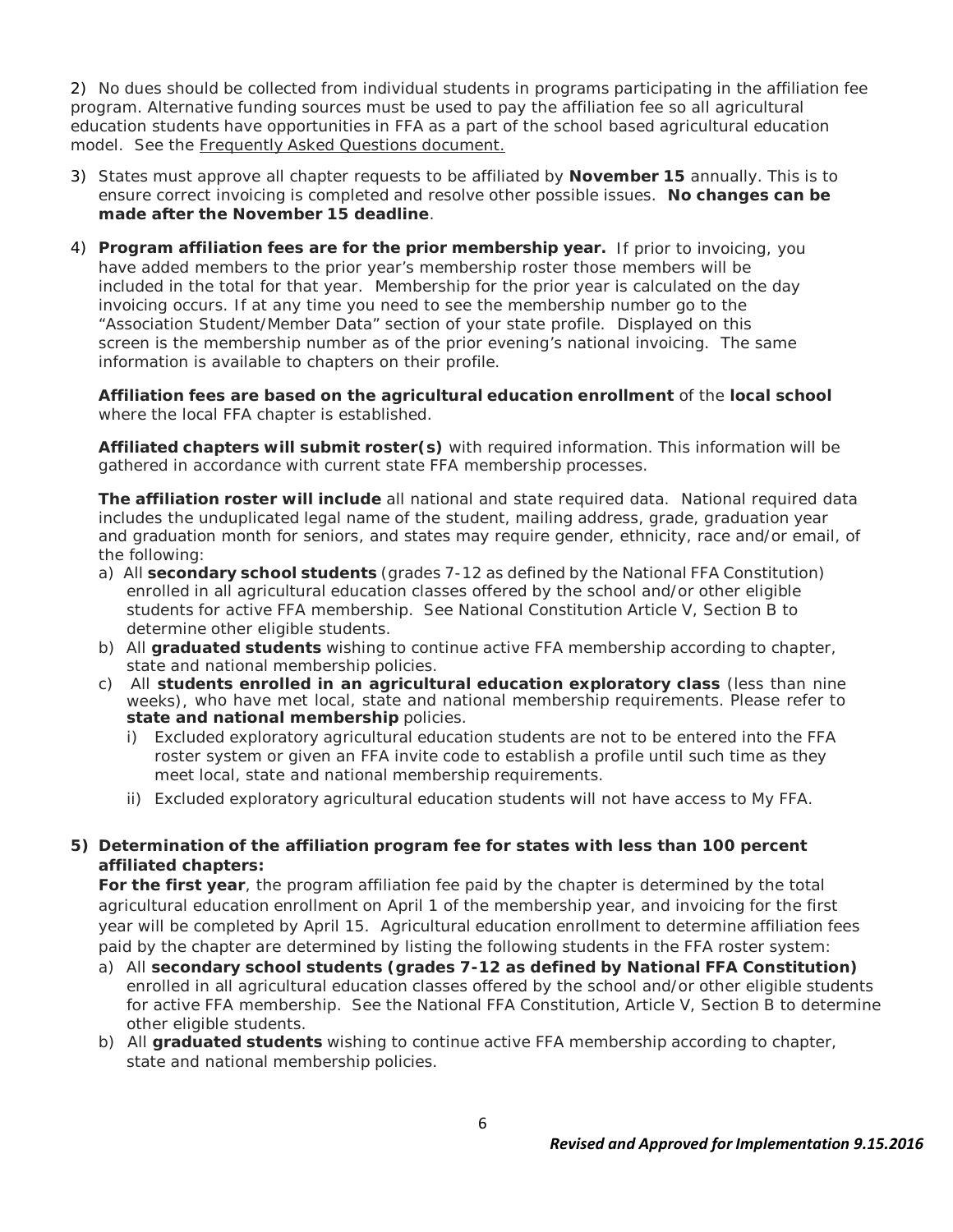- c) All **students enrolled in an agricultural education exploratory class (less than nine weeks),** who have met local, state and national membership requirements. Please refer to **state and national member's** policies.
	- i) Excluded exploratory agricultural education students are not to be entered into the FFA roster system or given an FFA invite code to establish a profile until such time as they meet local, state and national membership requirements.
	- ii) Excluded exploratory agricultural education students will not have access to My FFA.
- d) Example:
	- 1. April 1 total agricultural education enrollment from roster(s) received equals 100; invoice will be created and determined by April 15.
	- 2. Additional 10 members received between April 2 and August 30.
	- 3. Invoice for following year will be based on 110 student members.
- e) **Continuing participation:** Subsequent year's program affiliation fee pricing will be based on the prior membership year. Refer to (4) above for how the membership number is determined.
- f) **States must submit list of chapters participating by November 15 annually**. Membership staff will verify affiliation status and process invoice for affiliation fee payment on or before December 15 annually.
- 6) **Determination of affiliation program fee for states with 100 percent affiliated chapters:**
	- a) State affiliation fee is based on total state agricultural education enrollment. Total agricultural education enrollment is determined by listing the following students in the FFA roster system:
		- i) All **secondary school students** (grades 7-12 as defined by National FFA Constitution) enrolled in all agricultural education classes and/or eligible for active FFA membership.
		- ii) All **graduated students** wishing to continue active FFA membership according to chapter, state and national policies.
		- iii) All **students enrolled in an agricultural education exploratory class** (less than nine weeks), who have met local, state and national membership requirements. Please refer to **state and national membership policies.**
			- (1) Excluded exploratory agricultural education students are not to be entered into the FFA roster system or given an FFA invite code to establish a profile until such time as they meet local, state and national membership requirements.
			- (2) Excluded exploratory agricultural education students will not have access to My FFA.
	- b) **Continuing participation:** Subsequent year's program affiliation fee pricing will be based on the prior membership year. Refer to (4) above for how the membership number is determined.
- 7) The state FFA association and the National FFA Organization will not request payment of membership dues from any student who moves from an affiliated program to a non-affiliated chapter. Once a roster is received and membership is established, a student will remain a member for the entire membership year.
- 8) Participation in the affiliation fee program is designed to be ongoing.
	- a) **States** that sign up for the affiliation program must remain as an affiliated state association unless they receive dispensation from the National FFA Organization. All FFA chapters in a 100 percent membership state are considered 100 percent affiliated chapters and are not allowed to individually opt-out of affiliation.
	- b) **Chapters in a state that is not 100 percent affiliated** and that sign up for affiliation must remain affiliated chapters unless they receive approval from the state association to revert to a non-affiliated chapter dues process. If an affiliated chapter chooses to leave the program, that chapter can no longer participate in the affiliation program until one of the following occurs:
		- i) The chapter advisor(s) submit a request for waiver of rules to their state leadership by August 15 or by state approved deadline.
			- 1) If the request for waiver of rules is approved by state leadership:
				- (a) State leadership must forward the waiver or rules with a letter of support and approval to National FFA on or before August 31.